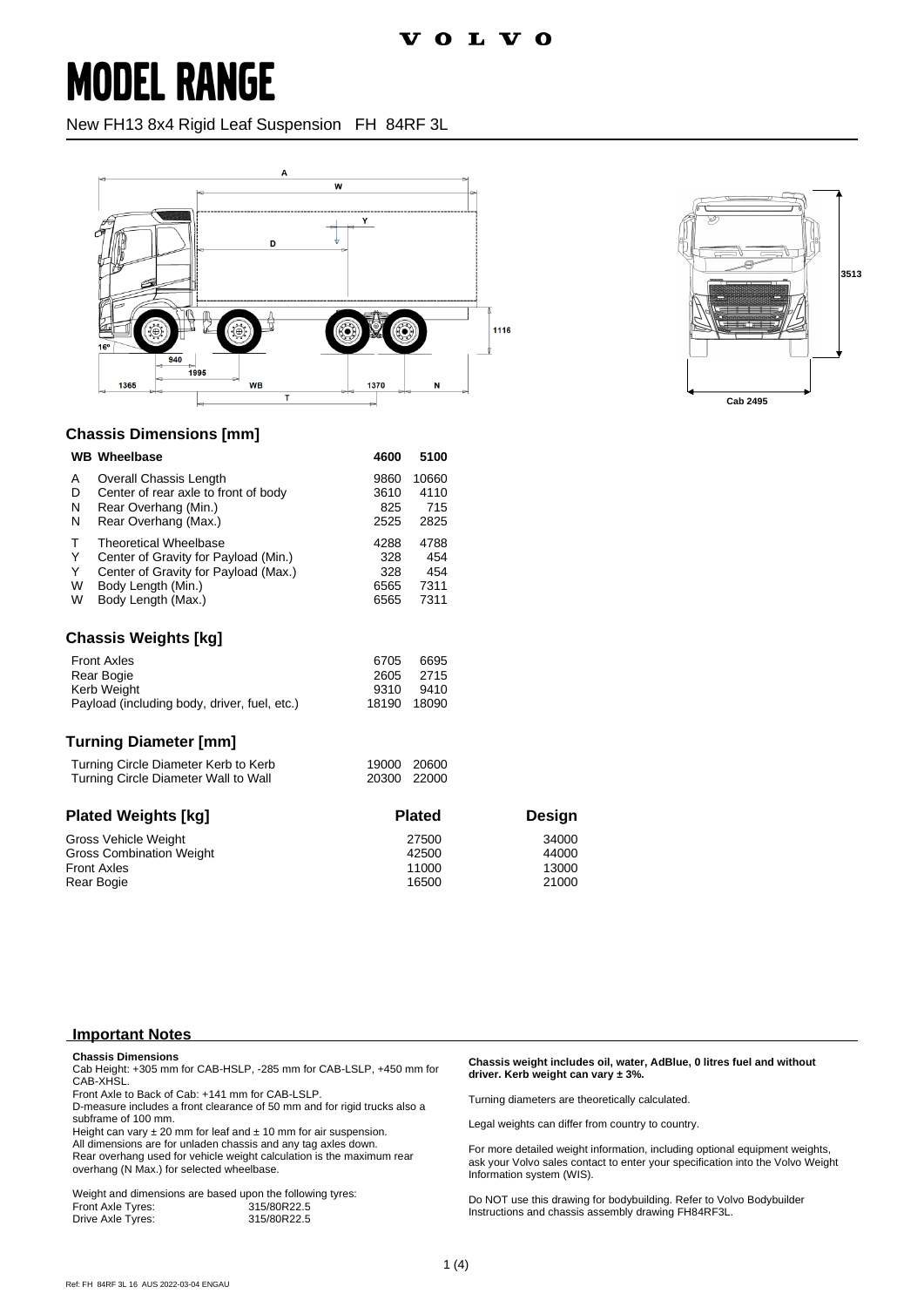#### New FH13 8x4 Rigid Leaf Suspension FH 84RF 3L

| <b>Core components</b>                         |                                                                                                                                                | $\blacksquare$ ADB032                              | AdBlue tank 32 litres                                                                                                                                                           |  |
|------------------------------------------------|------------------------------------------------------------------------------------------------------------------------------------------------|----------------------------------------------------|---------------------------------------------------------------------------------------------------------------------------------------------------------------------------------|--|
| ■ CHH-HIGH                                     | Chassis Height (high) approx. 1025-1050mm (depending on<br>tyre selection)                                                                     | ■ FCAP-L                                           | Fuel tank cap with lock                                                                                                                                                         |  |
| $RADD-BR$                                      | Parabolic spring rear leaf suspension                                                                                                          | ∎ ESH-RIGH<br>□ ESH-VERT                           | Muffler horizontal, right exhaust outlet<br>Muffler horizontal, vertical exhaust outlet on right hand side                                                                      |  |
| □ FH-LSLP5                                     | Low Sleeper cab                                                                                                                                | □ EXST-SSP                                         | Stainless steel exhaust stack                                                                                                                                                   |  |
| $FH-SLP5$<br>$\square$ FH-XHSL5                | Sleeper cab<br>Globetrotter XL cab                                                                                                             | □ TRBR-HCR<br>□ TRBR-STA                           | Hand controlled trailer brake, reduced pressure<br>Stationary trailer brake control                                                                                             |  |
| ■ EU5SCR-M                                     | Eu5 SCR Selective Catalytic Reduction (mandatory)                                                                                              | □ TRB-STRE                                         | Automatic trailer brake activation (stretch brake)                                                                                                                              |  |
| ■ D13C500<br>$\Box$ D13C540                    | Engine, 13C litre, 500hp, 2500nm<br>Engine, 13C litre, 540hp, 2600nm                                                                           | ■ TL-LED                                           | LED tail lights                                                                                                                                                                 |  |
| $\blacksquare$ EBR-VEB+                        | Volvo Engine Brake + (VEB+)                                                                                                                    | <b>Rims and Tyres</b>                              |                                                                                                                                                                                 |  |
| ■ AT2612F                                      | Volvo I-shift-12 speed automatic transmission (2600nm)                                                                                         | $\Box$ RT-AL                                       | 10 stud alloy disc rims (with long wheel studs)                                                                                                                                 |  |
| $\Box$ ASO-C<br>□ ASO-ULC                      | Crawler gears<br>Ultra low crawler gears                                                                                                       | $\Box$ RT-ALDP<br>□ RT-ALDPD<br>□ RT-ALDU          | 10 stud dura-bright alloy disc rims (with long wheel studs)<br>10 stud dura-bright alloy disc rims (with short wheel studs)<br>10 stud alloy disc rims (with short wheel studs) |  |
| $\Box$ RTH2610B                                | Volvo RTH2610B hub reduction rear axles<br>4 planet gears per hub<br>Axle rating: 26,000 kg                                                    | $\Box$ RT-ALP<br>□ RT-ALPDU<br>$R$ T-STEEL         | 10 stud polished alloy disc rims (with long wheel studs)<br>10 stud polished alloy disc rims (with short wheel studs)<br>10 stud steel disc rims                                |  |
| □ RTS2310A                                     | 115 tonne train weight<br>(Application approved)                                                                                               | $\square$ SPWT-D<br>$\square$ SPWT-F               | Spare rim & tyre equal to drive<br>Spare rim & tyre equal to steer                                                                                                              |  |
| RTS2370B                                       | Single reduction tandem 23t GCW100t<br>Single reduction tandem 23t GCW70t                                                                      | $\square$ SWCP-T2                                  | Transport mounted spare wheel                                                                                                                                                   |  |
| <b>Packages</b><br>■ INFODF                    |                                                                                                                                                | $JACK-12T$<br>$\square$ JACK-15T                   | 12 tonne capacity jack with brace<br>15 tonne capacity jack and brace                                                                                                           |  |
| □ INFOMED<br>□ INFONDF                         | Information Platform with Dynafleet Support<br>Information Platform-Medium<br>Information Platform with Navigation & Dynafleet Support         | ■ TOOL-BAS<br>□ TOOLKIT                            | Basic tools<br>Tool kit complete                                                                                                                                                |  |
| <b>Chassis</b>                                 |                                                                                                                                                | <b>DINFLAHOS</b>                                   | Tyre inflation hose (20 metres)                                                                                                                                                 |  |
| ■ FST-PAR                                      | Parabolic leaf spring front suspension                                                                                                         |                                                    | <b>Powertrain equipment</b>                                                                                                                                                     |  |
| □ FST-PAR3                                     | 3 leaf parabolic front springs (stiffer than normal)                                                                                           | DRM-BE<br>$\square$ DRM-E                          | Drive Mode - Balanced Economy<br>Drive Mode - Economy                                                                                                                           |  |
| FAL13.0<br>$\square$ FAL16.0<br>$\Box$ FAL20.0 | Front axle rating: 13,000 kg<br>Front axle load 16 tonnes<br>Front axle load 20 tonnes (Non Load Share Suspension)                             | $\Box$ PVT-MAP                                     | Preview Topography Information (by a high resolution<br>commercial topography map)                                                                                              |  |
| $\blacksquare$ LDFA                            | Load sharing front suspension                                                                                                                  | □ CRUIS-E                                          | Extended cruise control (additional fuel saving functions)                                                                                                                      |  |
| <b>ESTAB</b><br><b>D</b> FSTAB2                | Front stabilizer, normal stiffness<br>Front stabiliser bar increased stiffness                                                                 | ■ CRUISEC<br>□ AMSO-AUT                            | Cruise control<br>Manual gear shift in automatic mode.                                                                                                                          |  |
| $\Box$ FSTAB3                                  | Heavy duty front stabiliser bar                                                                                                                | □ AVO-ENH                                          | AMT Vocational option - enhanced                                                                                                                                                |  |
| RAL21                                          | Rear suspension load rating: 21,000 kg                                                                                                         | $\Box$ APF-ENH                                     | Enhanced I-shift PTO functions                                                                                                                                                  |  |
| $\Box$ RSTAB1                                  | Rear stabiliser bar                                                                                                                            | ∎ TC-MAOH2                                         | High performance transmission cooler                                                                                                                                            |  |
| ■ EBS-MED                                      | Electronic Brake System (EBS) contains<br>ABS, Traction control, Hill start aid                                                                | ■ 2COM1080                                         | High volume air compressor                                                                                                                                                      |  |
|                                                | Diff lock control, Brake assist                                                                                                                | ∎ AIRIN-HI                                         | High air intake, roofline position                                                                                                                                              |  |
|                                                | Wheel brake monitoring, EBS status                                                                                                             | $\Box$ AIRIN-LO                                    | Low air intake, rear of cab position                                                                                                                                            |  |
| $\Box$ TRCO-12V                                | 24v to 12v trailer lighting voltage converter                                                                                                  | ∎ ACL1ST-S                                         | Air cleaner with two stage filter element                                                                                                                                       |  |
| $\square$ TABS-12<br><b>FST8080</b>            | 24v to 12v trailer ABS voltage converter<br>Frame section thickness 8mm                                                                        | ∎ 24AL120B<br>□ 24AL150B                           | High capacity alternator, 120 Ampere.<br>Alternator - 150 Amp                                                                                                                   |  |
| o fil·eeef                                     | Liner (inner) from end of engine to end of frame                                                                                               | □ FUEFE2LW                                         | Dual fuel filter, engine mounted with water separator-large                                                                                                                     |  |
| □ FIL-FBEB<br>o Fil-FBEF<br>□ FIL-TXEB         | Liner (inner) - front of bogie to end of bogie<br>Liner (inner)- front of bogie to end of frame<br>Liner (inner) - trans x-mem to end of bogie | □ PTER-DIN<br>$\Box$ PTER1400                      | Power Take Off / splined shaft groove (female) DIN5462.<br>Rear engine mounted power-take-off with flange SAE 1410                                                              |  |
| $\Box$ Fil.-txef                               | Liner (inner) - trans x-mem to end of frame                                                                                                    | $\Box$ HPE-F101<br>$\Box$ HPE-F41                  | F1-101 Hydraulic pump rear engine mounted<br>F1-41 Hydraulic pump rear engine mounted                                                                                           |  |
| $BBOX-L$                                       | Battery box mounted on LHS chassis rail                                                                                                        | $\Box$ HPE-F51                                     | F1-51 Hydraulic pump rear engine mounted                                                                                                                                        |  |
| ■ 2BATT225                                     | 2x225 Ah batteries                                                                                                                             | $\Box$ HPE-F61<br>$\Box$ HPE-F81                   | F1-61 Hydraulic pump rear engine mounted<br>F1-81 Hydraulic pump rear engine mounted                                                                                            |  |
| $\Box$ BATTAMP                                 | Battery amperage indicator (in the DID)                                                                                                        | $\Box$ HPE-T53                                     | F2-53/53 twin flow hyd pump rear engine mounted                                                                                                                                 |  |
| $\blacksquare$ MSWI-C<br>$\Box$ MSWI-R         | Isolation toggle switch LHS of chassis<br>Isolation switch on key fob (press door lock twice to isolate)                                       | $\Box$ HPE-T70<br>$\Box$ HPE-V45<br>$\Box$ HPE-V75 | F2-70/53 twin flow hyd pump rear engine mounted<br>V1-45 variable pump rear engine mounted<br>V1-75 variable pump rear engine mounted                                           |  |
| ■ R415A66                                      | RHS 415 litre alloy fuel tank w/o step<br>Min volume 415I                                                                                      | $\Box$ PTR-D                                       | Low speed PTO with DIN connection                                                                                                                                               |  |
|                                                | Max volume 415I                                                                                                                                | □ PTR-DH<br>$\Box$ PTR-DM                          | High speed PTO with DIN connection<br>Medium speed PTO with DIN connection                                                                                                      |  |
| <b>ul</b> -fuel                                | LHS fuel tank not fitted                                                                                                                       | $\Box$ PTR-F<br>□ PTRD-D                           | Rear PTO trans.flange 100% speed<br>PTO with 2 DIN connections rear + 1 DIN connection front                                                                                    |  |

■ Standard Equipment □ Optional Equipment

For more detailed information about cab and powertrain equipment, please refer to separate specification sheets.

For all possible options and combinations of options please consult your Volvo sales contact who can create a specification to match your requirements using the Volvo Sales Support system (VSS).

The factory reserves the right to modify design and change equipment without previous notification. The specification can vary from country to country.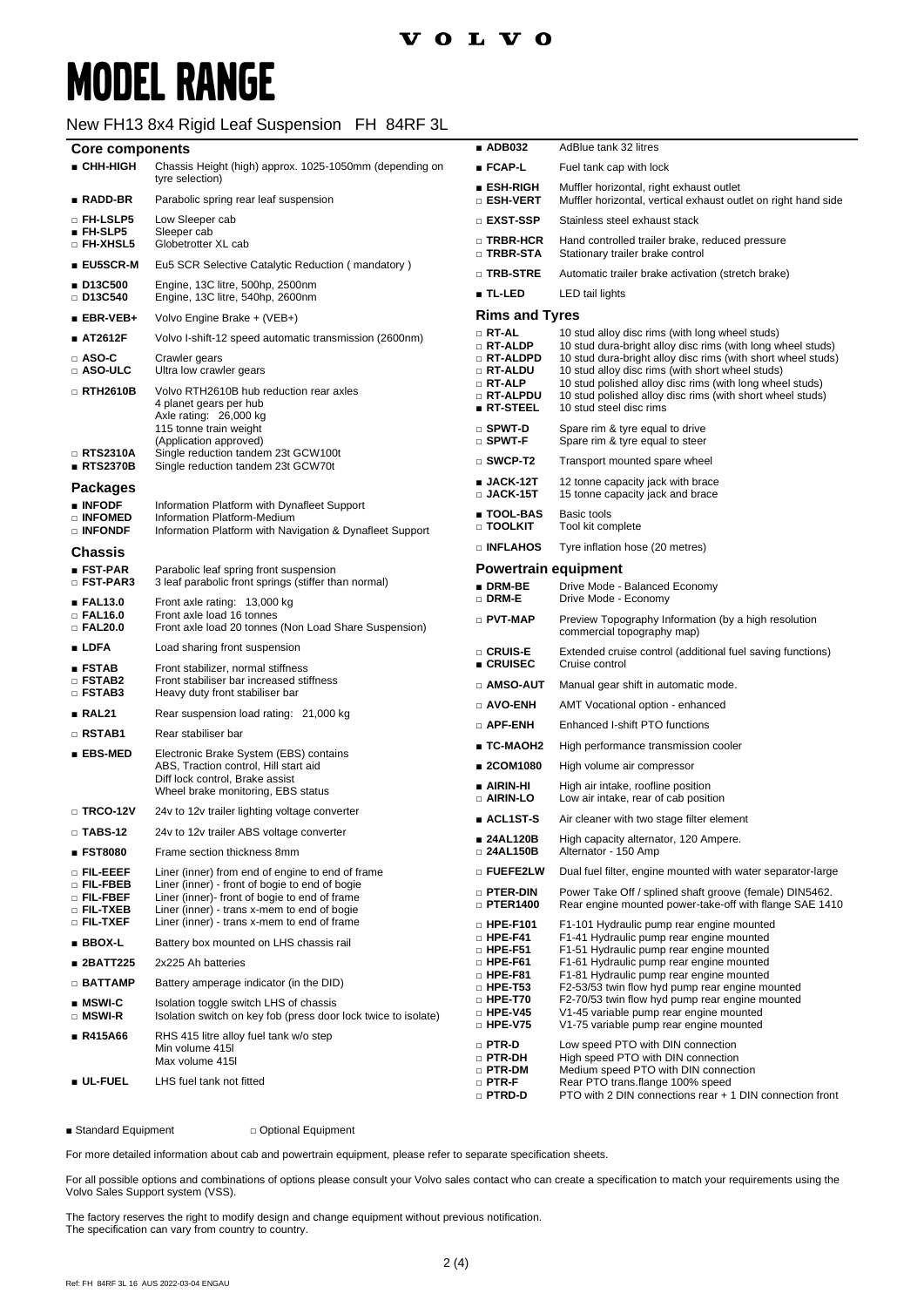### New FH13 8x4 Rigid Leaf Suspension FH 84RF 3L

| $\square$ PTRD-F                 | PTO with 1 DIN + 1 flange connection rear                                                    | □ RUS-BAS                                                              | Rear upper cab storage - 154 litres for Sleeper/Globetrotter &<br>60 litres for Day Cab                     |  |
|----------------------------------|----------------------------------------------------------------------------------------------|------------------------------------------------------------------------|-------------------------------------------------------------------------------------------------------------|--|
| $\Box$ HPG-F41<br>$\Box$ HPG-F61 | F1-41 hydraulic pump gearbox mounted<br>F1-61 hydraulic pump gearbox mounted                 | □ RUS-HIG                                                              | Rear upper cab storage - 245 litres                                                                         |  |
| $\square$ stwm-le                | Steering wheel material - leather                                                            | $\Box$ TABLE                                                           | Table                                                                                                       |  |
| □ ACCLF-D<br>□ ACCLF-E           | Acceleration Limiting Feature - Disabled<br>Acceleration Limiting Feature - Enabled          | □ REFR-RUS<br>□ REFRIG                                                 | 28 litre refrigerator in upper rear storage<br>33 litre refrigerator under lower bunk                       |  |
| ■ ESP-BAS1                       | ESP package (tractor/trailer combinations with ABS. Rigids                                   | □ MICRO-PK                                                             | Preparation kit for microwave                                                                               |  |
| ∎ HWSS-ACB                       | with standard COG)<br>ACC & forward collision warning & emergency braking.                   | ∎ BOTH-D<br>$\Box$ both-dl                                             | Bottle holder in driving area<br>Bottle holder in driving & resting areas                                   |  |
| $\blacksquare$ LSS-DW            | With lane departure system                                                                   | $□$ Both-L                                                             | Bottle holder in resting area                                                                               |  |
| LCS                              | Lane change support                                                                          | $\blacksquare$ SOL12S                                                  | 12v outlet in sleeper area                                                                                  |  |
| $\blacksquare$ DAS-W             | Driver alert support warning                                                                 | ∎ INLI-BAS<br>$\Box$ INLI-NL                                           | Interior night lights<br>Interior white and red (night) light                                               |  |
| $\square$ RSENS-W                | Rain sensor to activate wipers                                                               | Interior light including night light and dimmer function<br>□ INLI-NLD |                                                                                                             |  |
| $\blacksquare$ CU-ECC            | Climate controlled air conditioning                                                          | □ ARL-FLEX                                                             | Flexible reading lamp (snake light)                                                                         |  |
| □ IMMOBIL                        | Engine immobiliser                                                                           | ∎ RH-ER<br>□ RH-ETR                                                    | Roof hatch-electric (metal emergency exit)<br>Roof hatch-electric (tinted glass & rear opening)             |  |
| □ ALARM-B                        | Anti-theft alarm (cab)                                                                       | □ VANMIR                                                               | Vanity mirror                                                                                               |  |
| $\Box$ AMPL400                   | 400 watts, 8 channel amplifier                                                               | □ AS-FUS                                                               | Auxiliary shelf, front upper storage                                                                        |  |
|                                  | Including a subwoofer                                                                        | □ INFOT-PK                                                             | LCD screen mount - 6kgs max                                                                                 |  |
| □ BUPMON                         | Back-up camera                                                                               |                                                                        |                                                                                                             |  |
| ∎ ISUNS-DS                       | Interior side sunvisor - driver's door                                                       | <b>Cab exterior</b><br>■ EXTL-BAS                                      | Standard exterior trim level                                                                                |  |
| □ ISUNF-RE<br>■ ISUNF-RM         | Interior sunvisor - front (electric)<br>Interior sunvisor - front (manual)                   | $\square$ extl-en2<br>$\square$ extl-enh                               | Enhanced exterior trim level 2<br>Enhanced exterior trim level.                                             |  |
| ∎ CSPL-BXD                       | Centre section dash panel pull out drawer                                                    | ∎ DGLAS-H                                                              | Hardened door glass                                                                                         |  |
| <b>D</b> ADFS                    | 2 din slots in front shelf                                                                   | □ DGLAS-L                                                              | Laminated door glass                                                                                        |  |
| <b>BUPALARM</b>                  | Reverse alarm                                                                                | ■ LOCK-CTL<br>□ LOCK-REM                                               | Central door locking-Key<br>Central door locking with remote control                                        |  |
| □ REMC-MF                        | Multifunction wireless remote control                                                        | $BUMP-B$                                                               | Bumper - plastic                                                                                            |  |
| $\blacksquare$ FIREX25A          | Fire extinguisher 2.5 kg                                                                     | □ BUMP-B2                                                              | Bumper - steel                                                                                              |  |
| ∎ WRITEPAD                       | Storable steering wheel fit clip board                                                       | <b>D</b> WILDBAR                                                       | Wildbar                                                                                                     |  |
| $\blacksquare$ DST-CF5           | Fully adjustable driver's comfort seat<br>Air suspension, heated, integrated safety belt     | □ BUMP-SP                                                              | Bumper spoiler                                                                                              |  |
| □ SBD-RED                        | Red safety belts, pass. & driver seats                                                       | $\blacksquare$ BUGNET                                                  | Insect net in front of radiator                                                                             |  |
| ■ SBPRE-DS                       | Drivers seat belt pretensioner                                                               | ∎ CTILTP-E                                                             | Electrical cab tilt pump                                                                                    |  |
| ∎ PST-BAS1                       | Basic passenger's seat                                                                       | $\square$ FCABS-A<br>$\blacksquare$ FCABS-M                            | Front cab suspension-air bellows<br>Front cab suspension-mechanical spring                                  |  |
| □ PST-CF5                        | Fully adjustable passenger comfort seat<br>Air suspension, heated, safety belt               | □ RCABS-A<br>$\blacksquare$ RCABS-M                                    | Rear cab suspension-air bellows<br>Rear cab suspension-mechanical spring                                    |  |
| □ SBPRE-PS                       | Passenger seatbelt pretensioner                                                              | $\blacksquare$ MIRFLA3                                                 | Electrically operated flat mirrors                                                                          |  |
| □ ARMRE-BB<br>∎ ARMRE-DB         | Armrests both sides - driver's & passenger's seat<br>Armrests both sides - driver's seat     | □ MIRFLACP                                                             | Wide angle and close view mirror both sides<br>Electrically heated & operated flat glass mirrors with front |  |
| ∎ ARU-LEA                        | Seat armrest upholstery - leather                                                            |                                                                        | monitoring camera on passenger side.                                                                        |  |
| ■ GRABHI-B<br>□ GRABHI-L         | Instep grab handle - standard<br>Instep grab handle - leather bound                          | $\blacksquare$ SUNV-H<br>$\square$ AD-ROOF                             | <b>Exterior sunvisor</b><br>Aero-dynamic roof mounted deflector                                             |  |
| ∎ FMAT-RUB                       | Floor mats - rubber                                                                          | $\sqcap$ ad-sides.                                                     | Aero-dynamic cab side deflectors                                                                            |  |
| $\blacksquare$ LBK80F            | Lower bunk 815mm wide                                                                        | $\square$ GUARD-W                                                      | Windscreen stoneguard                                                                                       |  |
| □ LBK80FRE<br>□ LBK80FRM         | Lower bunk 815mm wide, electrically reclinable<br>Lower bunk 815mm wide, manually reclinable | ■ HL-BASIC                                                             | Standard head lamps                                                                                         |  |
| $MATL-FI$                        | Mattress lower bunk - firm                                                                   | □ HL-CLEAN                                                             | Head lamp cleaning system                                                                                   |  |
| □ MATL-SF                        | Mattress lower bunk - semi firm                                                              | <b>DRL-LED</b>                                                         | V-shaped LED daytime running light                                                                          |  |
| □ OLMAT-BA                       | Mattress overlay - basic                                                                     | $\blacksquare$ DRIVL2<br>□ UDRIVL                                      | Integrated driving lamps<br>Without driving lights                                                          |  |
| □ TBK70AD<br>$\Box$ TBK70F       | Top bunk 700mm wide, foldable & height adjustable<br>Top bunk 700mm wide, foldable           | $\blacksquare$ FOGL-WC                                                 | Integrated fog lamps                                                                                        |  |
| ■ SLCP-BAS                       | Standard sleeper control panel                                                               | □ CL-STAT                                                              | Corner light-static                                                                                         |  |
| $\square$ SLCP-LUX               | Sleeper control panel                                                                        | □ ASL-RF2                                                              | Auxiliary spotlights inside Globetrotter sign box                                                           |  |
| $\square$ SAFE                   | Safe box at bed-end                                                                          | ■ IDLAMP-A                                                             | Identification lamps-amber                                                                                  |  |

■ Standard Equipment □ Optional Equipment

For more detailed information about cab and powertrain equipment, please refer to separate specification sheets.

For all possible options and combinations of options please consult your Volvo sales contact who can create a specification to match your requirements using the Volvo Sales Support system (VSS).

The factory reserves the right to modify design and change equipment without previous notification. The specification can vary from country to country.